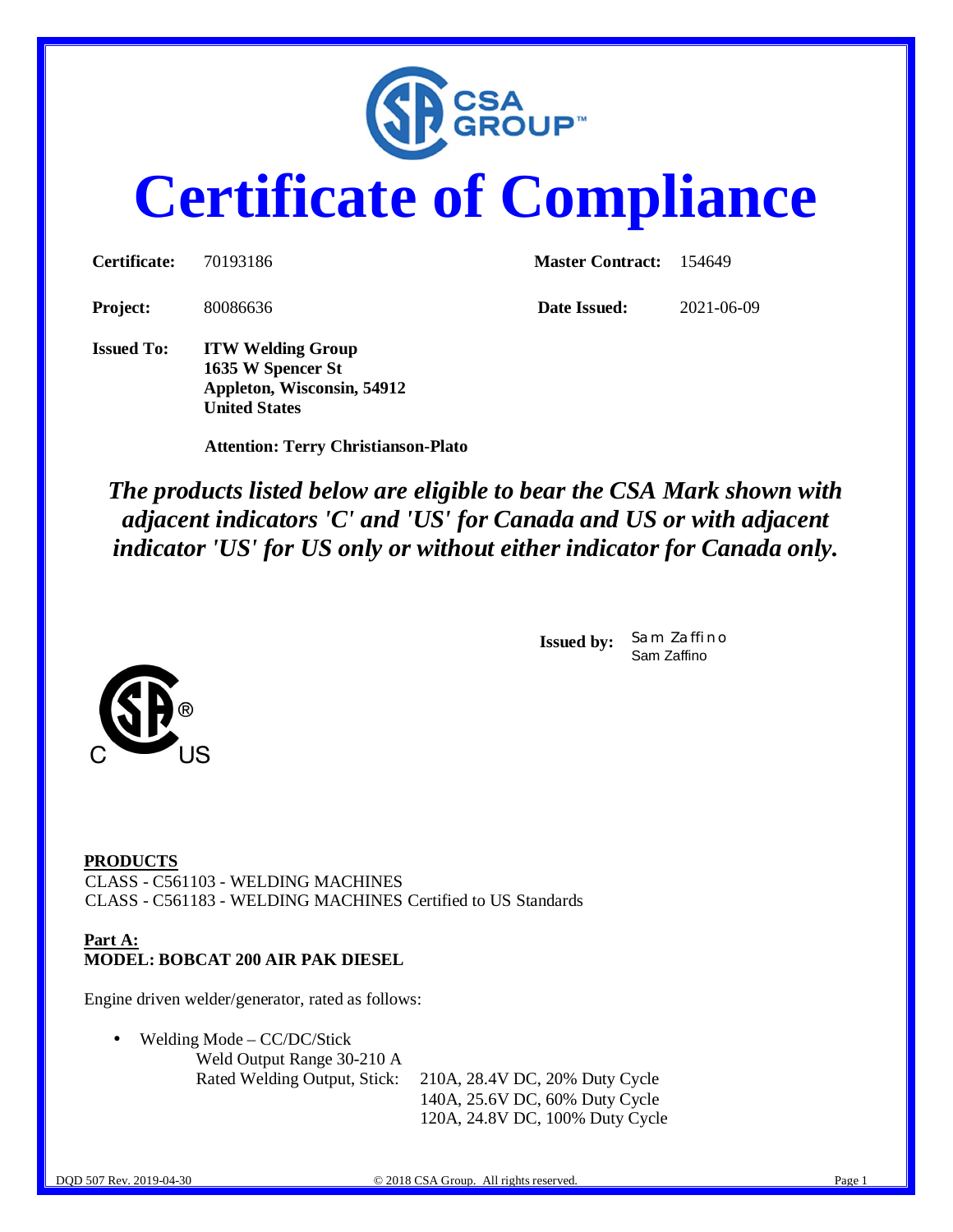

**Certificate:** 70193186 **Project:** 80086636

**Master Contract:** 154649 **Date Issued: 2021-06-09**

Rated Welding Output, Tig: 210A, 18.4V DC, 20% Duty Cycle 140A, 15.6V DC, 60% Duty Cycle 120A, 14.8V DC, 100% Duty Cycle

Rated Welding Output, CV/DC: 210A, 24.5V, DC, 20% Duty Cycle 140A, 21.0V, DC, 60% Duty Cycle 120A, 20V, DC, 100% Duty Cycle

### Max OCV- 56

- Auxiliary Power Rating: 120/240VAC 1P 60Hz, 6.5 KW Continuous
- Battery Charge: 12V/24V 0A-100A
- Crank Assist:12V 300A; 24V 300A (20 SEC. MAX)
- Air Compressor: 33 scfm @ 175PSI 100% Duty Cycle

#### **Part B: MODEL: BOBCAT 200 AIR PAK Gas**

Engine driven welder/generator, rated as follows:

Welding Mode – CC/DC/Stick

| Weld Output Range 30-210 A<br>Rated Welding Output, Stick: | 210A, 28.4V DC, 20% Duty Cycle<br>140A, 25.6V DC, 60% Duty Cycle<br>120A, 24.8V DC, 100% Duty Cycle |
|------------------------------------------------------------|-----------------------------------------------------------------------------------------------------|
| Rated Welding Output, Tig:                                 | 210A, 18.4V DC, 20% Duty Cycle<br>140A, 15.6V DC, 60% Duty Cycle<br>120A, 14.8V DC, 100% Duty Cycle |

Rated Welding Output, CV/DC: 210A, 24.5V, DC, 20% Duty Cycle 140A, 21.0V, DC, 60% Duty Cycle 120A, 20V, DC, 100% Duty Cycle

#### Max OCV- 56

- Auxiliary Power Rating: 120/240VAC 1P 60Hz, 6.5 KW Continuous
- Battery Charge: 12V/24V 0A-100A
- Crank Assist:12V 300A; 24V 300A (20 SEC. MAX)
- Air Compressor: 33 scfm @ 175PSI 100% Duty Cycle

### **APPLICABLE REQUIREMENTS**

| CSA C22.2 No. 60974-1   | - Arc Welding Equipment; Part 1: Welding Power Source. |
|-------------------------|--------------------------------------------------------|
| <b>ANSI/IEC 60974-1</b> | - Arc Welding Equipment; Part 1: Welding Power Source  |